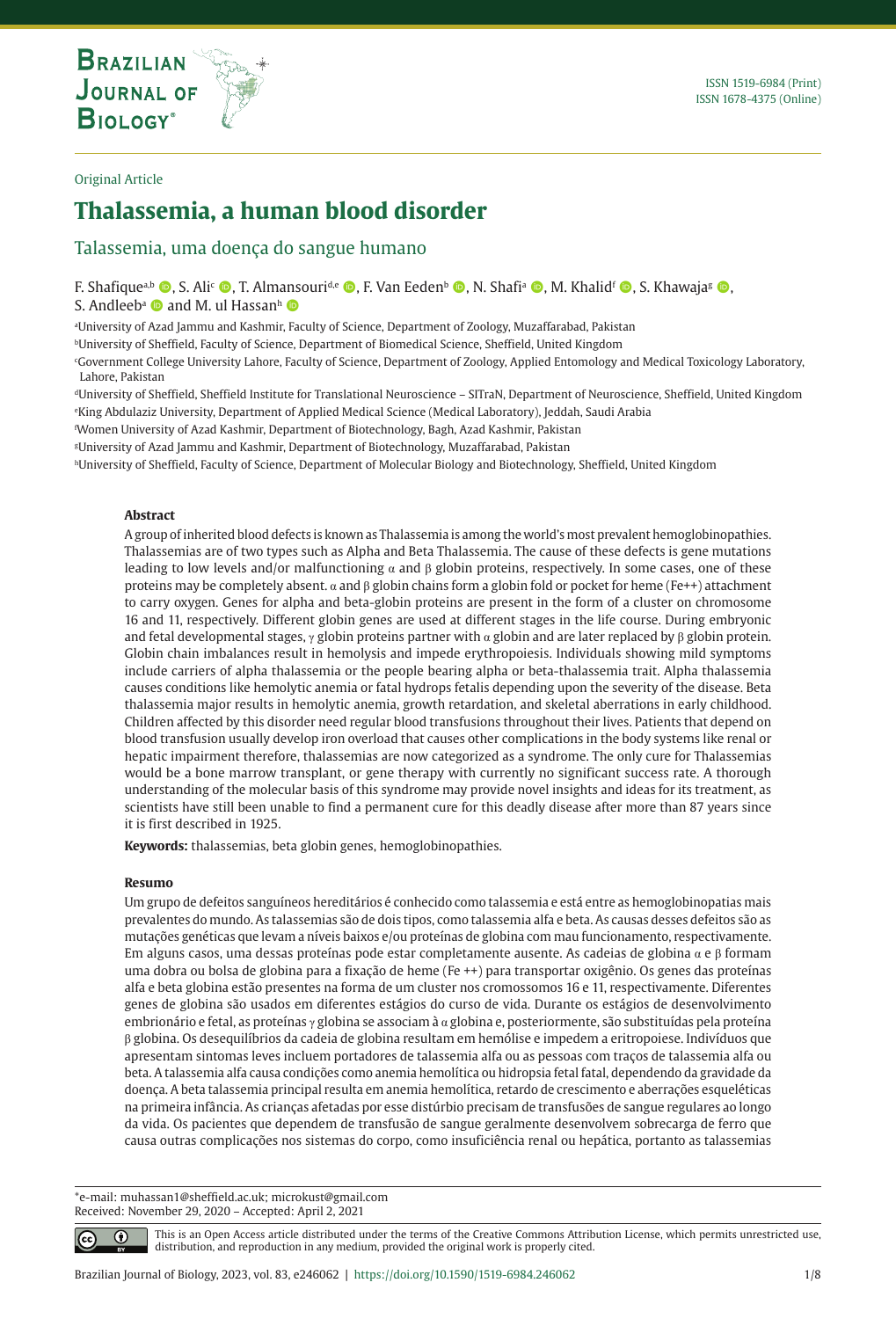agora são classificadas como uma síndrome. A única cura para as talassemias seria um transplante de medula óssea ou terapia genética sem atualmente uma taxa de sucesso significativa. Uma compreensão completa da base molecular dessa síndrome pode fornecer novos *insights* e ideias para seu tratamento, já que os cientistas ainda não conseguiram encontrar uma cura permanente para essa doença mortal depois de mais de 87 anos desde que foi descrita pela primeira vez em 1925.

**Palavras-chave:** thalassemias, genes da beta globina, hemoglobinopatias.

A dentist named Cooley first reported a progression of iron deficiency in infants leading to splenomegaly and bone deformation soon after their birth in 1925 (Cunningham, 2010).

In 1932, Whipple and Bradford explained the pathology of the disease for the first time, and as most of the patients were found to be native to the Mediterranean range, they termed the condition as "thalassemia" (Rachmilewitz and Giardina, 2011).

Blood disorder types characterized by low levels or missing normal globin chains in the normal red blood cell protein hemoglobin are now characterized as **thalassemia**. There are four types of globin chains present named alpha ( $α$ ) beta ( $β$ ) gamma ( $γ$ ) and delta ( $δ$ ). Depending on which chain production is disturbed, the thalassaemias are termed as  $\alpha$ -,  $\beta$ -,  $\gamma$ -,  $\delta$ -,  $\delta\beta$ -, or εγδβ-thalassaemias. Mostly inherited as a recessive trait, the most common types are  $\alpha$ - and β-thalassaemias, that result from the deficiency of α- or β-globin proteins that are necessary for the production of normal hemoglobin molecule (HbA, α2β2) in an adult human (Taher and Cappellini, 2014).

As defined, thalassemia is a complex of various hereditary disorders of hemoglobin combination featuring insufficient production of at least one of the globin chains driving imbalanced globin-chain production, damaged hemoglobin eventually causes anemia (Cappellini et al., 2014). Hemoglobin is a metalloprotein (Hb or Hgb) found inside the red blood cells (RBCs) of all the vertebrates (except a fish family Channichthyidae) and some invertebrates, functions as an oxygen-transporting vehicle (Burmester and Hankeln, 2014).

Inside the blood, hemoglobin acts as a carrier that conveys oxygen from lungs or gills to entire body tissues and upon reaching there, it unloads the oxygen that in turn is used in aerobic respiration to produce ATPs to run the metabolic processes of an organism (Zhao et al., 2019).

A hemoglobin molecule inside the mammalian RBCs could bind up to four oxygen molecules at a time, which in turn increases the blood oxygen binding capacity (OBC) seventy times, as the OBC  $(C_{Hb})$  of hemoglobin alone is 1.34  $O<sub>2</sub>$  mL/gm Hb (Ali, 2018). Some amount of oxygen may also dissolve directly into the blood during respiration but that is only 1.5% of total oxygen carried through the blood (Molnar and Gair, 2013).

Hemoglobin is involved in transporting other gases too, it binds a portion of carbon dioxide  $(CO<sub>2</sub>)$  gas which is produced as a result of metabolic activities, in the form of carbaminohemoglobin, i.e., hemoglobin loaded with CO<sub>2</sub>, and contributing a fraction of 20-25% of the total CO<sub>2</sub> exhaled (Hughes and Pride, 2012). Hemoglobin additionally carries nitric oxide (NO), which an essential regulatory molecule, NO is bound to a thiol group of globin protein, discharging along with oxygen (Biagioli et al., 2009).

Hemoglobin is not only confined to the red blood cells (RBCs) but it can also be found in progenitor cells of RBCs, dopaminergic neurons of group A9 present in the ventrolateral midbrain of some rodents and primates, macrophages, cells of alveoli, and mesangial cells supporting the glomerular tuft inside the kidney are the other cells which contain hemoglobin. In these tissues, hemoglobin functions as an antioxidant and metabolic regulator to some extent rather than an oxygen supplier (Hughes and Pride, 2012).

The functional, practical exercises performed by hemoglobin other than gas transport include fertilization, signaling, adjustment of inflammatory reactions to defend and protect the cell. These exercises are proficiently executed while Hb is sequestered securely inside the boundaries of the RBCs. Outside the RBC limits, Hb disaggregates and jeopardizes the cell life as in severe cases, antioxidants become overwhelmed to clear free radicals that are produced during Hb oxidation (Mairbäurl and Weber, 2012).

Hemoglobin is a protein with four polypeptide subunits with 64,500 Da molecular weight. It consists of two  $\alpha$ - and two β-chains of 141 and 146 amino acids each, respectively (Figure 1). In adults, the hemoglobin's secondary structure of all polypeptide chains is mainly  $\alpha$ -helical. HbA does not contain any β-strands or disulfide bonds. Unusually, it also lacks isoleucine. The β-chain of HbA comprises eight helical fragments, designated by letters A-H. The  $\alpha$ -chain is quite similar but lacks helix D. Each polypeptide chain of HbA maintains a three-dimensional conformation, known as globin fold, just like a closely related monomeric protein, myoglobin (Mb). The globin fold is, in fact, an arrangement of helices due to which a cavity is formed that holds and attaches to a heme (Fe++) prosthetic group. A covalent bond is present between the  $N_{\epsilon_2}$  atom of the F8His residue and the heme iron inside each polypeptide of the globin subunits. This heme/iron atom that is in the ferrous state has the potential to reversibly bind with specific gas ligands



**Figure 1.** Ultrastructure of the hemoglobin molecule.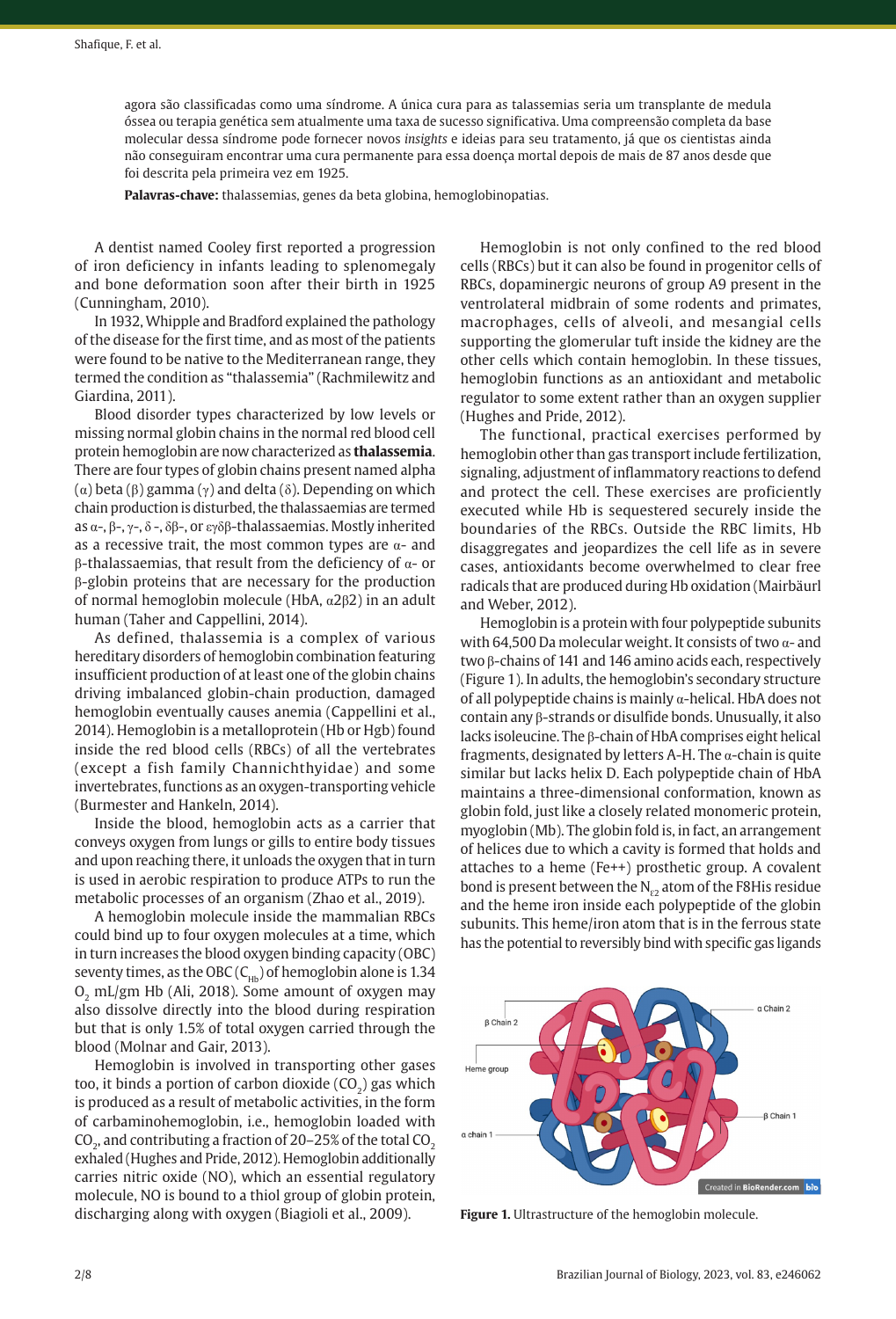like oxygen, carbon monoxide, and nitric oxide (Hassan and Alhajouj, 2011). As already mentioned, hemoglobin comprises two α and two β-chains. Therefore, it can be said that it is a dimer of alpha-beta dimers ( $\alpha\beta$  dimers). The  $\alpha_1\beta_1$  and  $\alpha_2\beta_2$  dimers are connected by a 2-crease pivot of symmetry. The interfaces of subunits  $\alpha_1\beta_1$  and  $\alpha_2\beta_2$  are identical, and  $\alpha_1\beta_2$  and  $\alpha_2\beta_1$  subunit interfaces are mirror images of each other (Hamamy and Al-Allawi, 2013).

The human embryo and fetus normally develop with different hemoglobin variants i.e., Hb Portland-1 (ζ2γ2), Hb Gower-1 (ζ2ε2), Hb Gower-2 (α2ε2) and fetal Hb or HbF (α2γ2) (Kohne, 2011). Stage-specific combinations of globin genes are transcribed within the fetus during gestation, which leads to producing various forms of hemoglobin molecules such as several embryonic hemoglobins, hemoglobin A (HbA) and, hemoglobin F (HbF) (Shown in Table 1). Immature erythrocytes produce the embryonic hemoglobins (Gower 1, Gower 2, and Portland) in the yolk sac. They persist up to the  $12<sup>th</sup>$  week of pregnancy. In the fifth week, Hemoglobin F (Hb F) appears which predominates during fetal life. Hb F is synthesized initially in the liver of the fetus and remains there for several weeks after birth. HbA prevails after birth, which originates in the bone marrow. Most common among other variants is Hemoglobin A  $(\alpha 2\beta 2)$  usually with an amount of around 95% (Kaufman et al., 2021). The normal range of hemoglobin A2 ( $\alpha$ 2 $\delta$ 2) is 1.5–3.5% of the total hemoglobin in an adult. Though Hb A2 has no physiological importance in an adult its level may rise in case of alpha or beta chain reduction (Figueiredo, 2015) the mutations in delta globin genes along with beta-globin gene variations may also interfere with the beta-thalassemia diagnosis especially in the cases of beta-thalassemia trait (Hariharan et al., 2016). The gamma chain is synthesized late in the last trimester and at this stage, the Hb  $F(\alpha 2\nu 2)$  is only restricted in a small number of RBCs known as 'F-cells'. Interestingly, in individuals having sickle cell anemias and beta-thalassemia, the Hb F level is quite elevated (Kaufman et al., 2021).

All genetic hemoglobin disorders fall under the broad term "hemoglobinopathy". These are split further into two main categories, which are:

| Table 1. Various globin genes and their subunits. |  |  |  |  |
|---------------------------------------------------|--|--|--|--|
|---------------------------------------------------|--|--|--|--|

| <b>Subunit</b>        | Gene                  | Chromosome | <b>Expression</b>  |
|-----------------------|-----------------------|------------|--------------------|
| ζ-Globin              | HB <sub>C1</sub>      | 16         | Embryonic          |
|                       | HB <sub>K2</sub>      |            |                    |
| $\alpha$ -Globin      | HR <sub>α1</sub>      | 16         | Fetal and<br>adult |
|                       | HR <sub>0</sub> 2     |            |                    |
| $\varepsilon$ -Globin | $H B \varepsilon$     | 11         | Embryonic          |
| y-Globin              | HBG1 (Ay)             | 11         | Fetal              |
|                       | HBG2(G <sub>X</sub> ) |            |                    |
| $\beta$ -Globin       | <b>HBB</b>            | 11         | Adult              |
| $\delta$ -Globin      | <b>HRD</b>            | 11         | Adult              |

- Thalassemia syndromes (resulting in severe anemia and other related complications);
- Structural variants of hemoglobin (malfunctioning hemoglobin proteins).

Both occur due to mutated and deleted segments of α- or β-globin genes. Thalassemia is caused due to defects in the globin genes, which results in Hb synthesis disorders i.e., under or overproduction of globin chains. The structure of Hemoglobin in such cases remains normal. Abnormal hemoglobin only occurs when there is a change in the structure of Hb. There are many combinations of both forms like  $\beta^0/\beta^*$ -thalassemias, Hb/Sickle disease, and  $HbE/\alpha$ -thalassemias. The conventional capabilities of the pathophysiology and various ailment patterns are restrained, resulting in limited possibilities to summarize them (Giardine et al., 2014).

The pathogenic hemoglobin protein also indicates the cells and organ types before and after birth in which it is originated (Table 2) (Mehdi and Al Dahmash, 2011; De Sanctis et al., 2017). Based on the affected globin chain, the thalassemias are arranged into alpha  $(\alpha)$  or beta  $(\beta)$  types. The  $\beta$  thalassemia is found throughout the world while  $\alpha$ thalassemia is more prevalent in the Mediterranean region, (Lippi and Mattiuzzi, 2020, De Sanctis et al., 2017) and China (Qin and Wu, 2009; Muncie Junior and Campbell, 2009).

### **1. Alpha Thalassemia**

There are 2 copies of the alpha-globin gene in the human genome both located on chromosome 16, therefore in a normal diploid cell, 4 copies of the gene are available, to produce the protein. Alpha-thalassemia is caused by an underproduction of  $\alpha$ -globin proteins due to mutation or deletion of one of the four  $\alpha$  globin genes (Leung and Lao, 2012).

There are two phenotypes of  $\alpha$  thalassemia recorded so far.  $\alpha$  thalassemia I or minor and  $\alpha$  thalassemia II with no clinical symptoms of thalassemia. It is now known that  $\alpha$  thalassemia I is associated with the complete absence of  $\alpha$  globin proteins and the other is merely a reduction in  $\alpha$  globin expression. These two  $\alpha$  thalassemia variants are now designated as thalassemia  $\alpha^{\circ}$  and thalassemia  $\alpha^{\ast}$ , respectively as shown in Table 3 (Haley, 2017).

**Alpha (0) thalassemia** – there are more than 20 different mutations described, resulting in the deletion of all the sets of α-globin genes. People having this deficiency are unable to synthesize normal α-globin and therefore cannot make any normal functioning A, F, or A2 hemoglobin. This prompts the onset of hydrops fetalis or "hemoglobin Bart"*;* children born with this disorder do not survive outside the uterus.

**Alpha (+) thalassemia** –more or less fifteen genetic mutations are reported, which result in limited  $\alpha$ -globin protein synthesis generally because of the functional deletion of at least one alpha-globin gene.

Alpha (+) thalassemia is further sub-classified into four categories: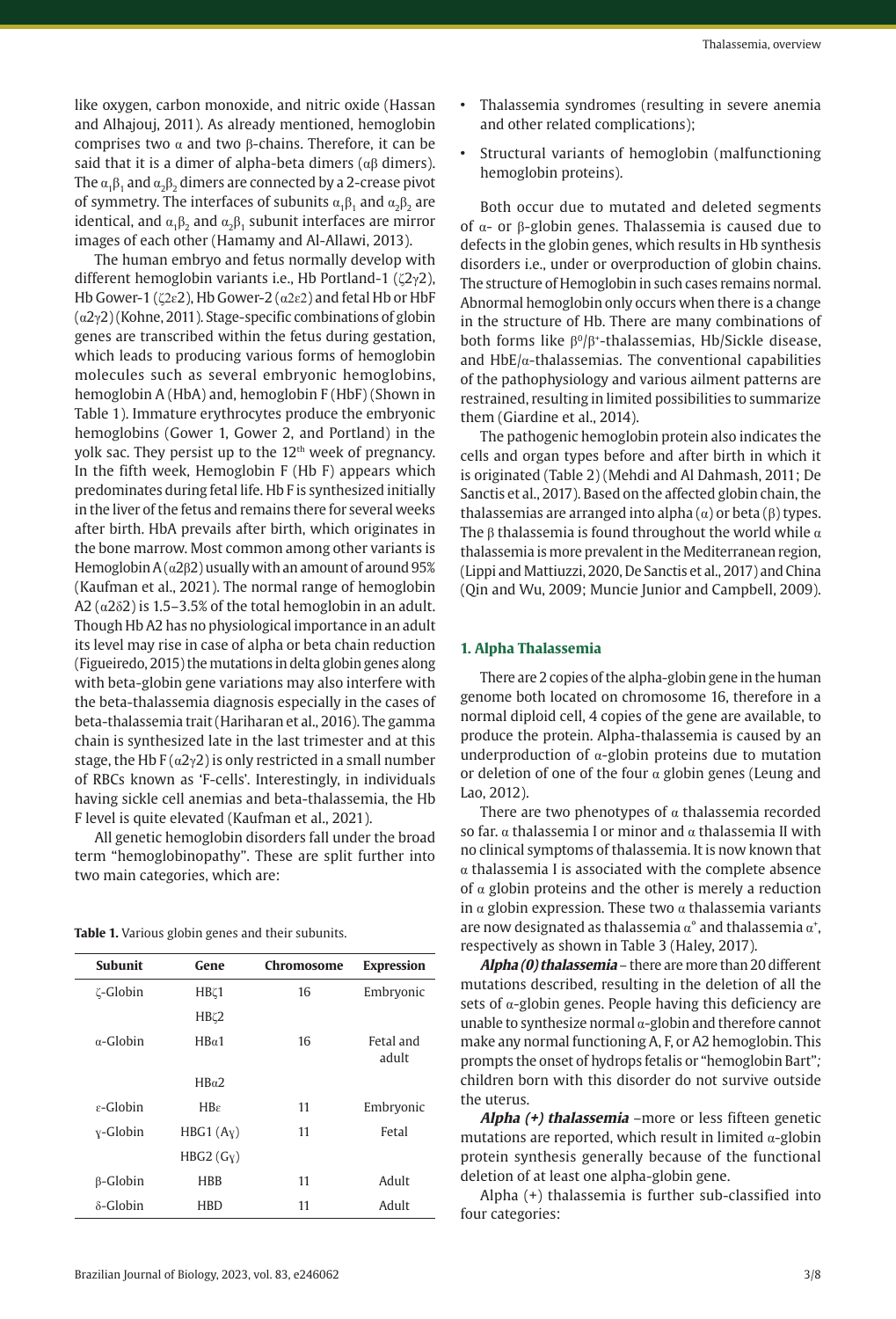| No. | <b>Type of hemoglobinopathy</b>                   | No. of a and b chains present                                                                                                            |
|-----|---------------------------------------------------|------------------------------------------------------------------------------------------------------------------------------------------|
| 1.  | Hemoglobin D-Punjab $-$ ( $\alpha$ 2 $\beta$ D2): | one alpha, two betas, and one delta globin polypeptide chains.                                                                           |
| 2.  | Hemoglobin $H - (\beta 4)$ :                      | four $\beta$ chains, might also be present in various types of $\alpha$ lpha<br>thalassemia                                              |
| 3.  | <b>Hemoglobin Barts</b> – $(\gamma 4)$            | four $\gamma$ chains, may also present in $\alpha$ thalassemia variants.                                                                 |
| 4.  | <b>Hemoglobin S</b> – $(\alpha 2\beta 52)$        | observed in individuals having sickle cell anaemia. A point mutation in<br>the β-chain gene modifies the characteristics of haemoglobin, |
| 5.  | <b>Hemoglobin C</b> $(\alpha2\beta C2)$           | causes due to a change in the $\beta$ -chain gene sequence results in a mild<br>chronic hemolytic anaemia.                               |
| 6.  | <b>Hemoglobin E</b> ( $\alpha$ 2 $\beta$ E2)      | A haemoglobin variant with the mutant $\beta$ -chain gene causes anemia due<br>to a slight chronic red cell hemolysis.                   |
| 7.  | Hemoglobin ((AS)                                  | characterized by sickle cell trait and occurs due to the hybrid gene<br>comprises of an adult and a sickle cell disease allele.          |
| 8.  | <b>Hemoglobin SC disease</b>                      | A complex heterozygous hemoglobin having a gene causes sickle red<br>cells, and the other encodes for Hemoglobin C [17].                 |

|  | Table 2. Types of Combination Hemoglobinopathies. |
|--|---------------------------------------------------|
|  |                                                   |

**Table 3.** Thalassemia Syndromes and Genotypes.

| Alpha Thalassemia       | $\alpha$ genes                               | <b>Globin Chains</b>                                        | Hemoglobin   | Anemia       |
|-------------------------|----------------------------------------------|-------------------------------------------------------------|--------------|--------------|
| Normal                  | $\alpha\alpha/\alpha\alpha$                  | $\alpha^2\beta^2$                                           | A            | None         |
| Silent Carrier          | $\alpha\alpha/\alpha-$                       | $\alpha^2\beta^2$                                           | A            | None         |
| Trait                   | $\alpha$ -/ $\alpha$ - OR --/ $\alpha\alpha$ | $\alpha^2\beta^2$                                           | A            | Mild         |
| Hb H disease            | $-\frac{1}{\alpha}$                          | $\alpha^2\beta^2.\beta^4$                                   | A, H         | Intermediate |
| Hydrops fetalis         | $  -$                                        | $\gamma^4$ ,                                                | <b>Barts</b> | Lethal       |
|                         |                                              | $\zeta^2\gamma^2$ ,                                         | Portland     |              |
| <b>Beta Thalassemia</b> | $\beta$ genes                                | <b>Globin Chains</b>                                        | Hemoglobin   | Anemia       |
| Normal                  | $\beta/\beta$                                | $\alpha^2\beta^2$                                           | A            | None         |
| Thalassemia minor       | $\beta^{+}/\beta$ OR $\beta^{0}/\beta$       | $\alpha^2\beta^2$ , $\alpha^2\delta^2$ , $\alpha^2\gamma^2$ | A            | None         |
| Thalassemia major       | $\beta^{+}/\beta^{+}$ OR                     | $\alpha^2\beta^2$ , $\alpha^2\delta^2$ , $\alpha^2\gamma^2$ | A, A2, F     | Severe       |
|                         | $\beta^0/\beta^0$                            | $\alpha^2\delta_{\gamma}$ , $\alpha^2\gamma^2$              |              | Severe       |
| *HPFH                   | $\gamma/\gamma$                              |                                                             | F            | Mild         |

\*Hereditary Persistence of Fetal Hemoglobin.

**A- Thalassemia (-α/αα)** occurs when three out of four functional α-genes are inherited. The individuals are referred to as asymptomatic carriers for α-thalassemia. Various terms used for this disorder are "alpha thalassemia minima", "alpha thalassemia-2 trait", and "heterozygosity for alpha (+) thalassemia minor". These carriers are clinically normal or may have mild anemia;

**B- Thalassemia (-α/-α)** condition is known as a transdeletion because two healthy alpha genes are inherited, one from each of the two chromosomes  $(-\alpha)$  whereas homozygosity for alpha (+) thalassemia  $(\alpha\alpha/-)$  (two on the same chromosome) is known as a "cis deletion" resulting in "alpha thalassemia minor" or "alpha thalassemia-1 trait". Parents who are carriers of the cis

deletion can have one out of four (25%) babies affected with alpha thalassemia major in every pregnancy;

**C- Hemoglobin H:** when only one healthy alpha gene  $(-\alpha/4)$  is inherited, it results in the massive production of hemoglobin H (Hb H) comprising tetramers of surplus beta chains. The disorder is named "Hb H disease";

**D- Hemoglobin Bart's disease:** When all four alpha genes are lost, a situation occurs, that is life-threatening. Four gamma-globin chains are formed during the life of the fetus inside the womb which unites to frame irregular hemoglobin known as 'hemoglobin Bart's' (Camacho et al., 1999).

Alpha thalassemia is different from beta-thalassemia in its pathophysiology. The shortage of  $\alpha$  chain results in excess production of gamma or beta chains, which form Hb Bart's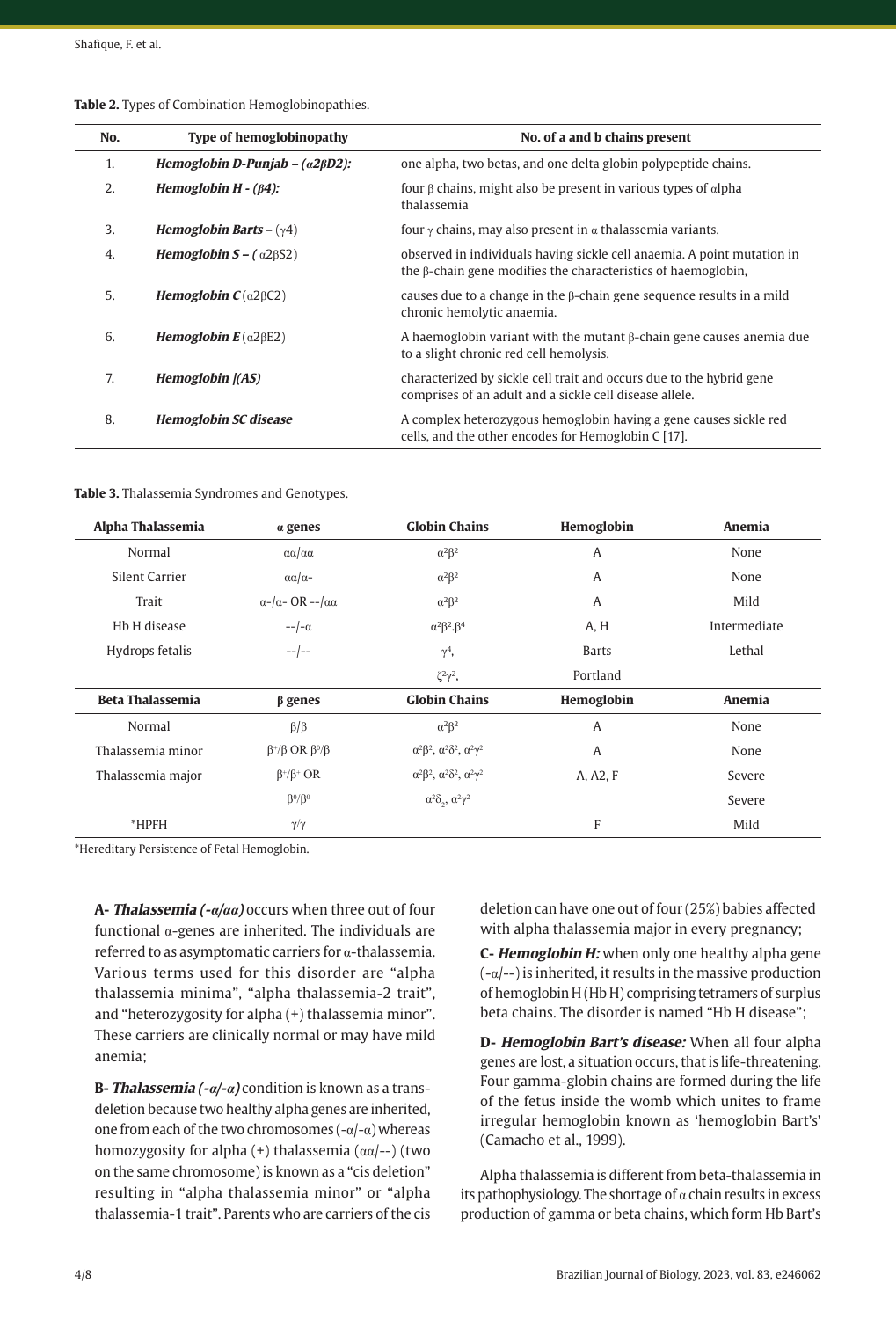and Hb H, respectively. These dissolvable tetramers do not accumulate in the bone marrow, and thus erythropoiesis is more viable as compared with β-thalassemia. In any case, Hb H is not only unstable but also accumulate in red cells with time. Inclusion bodies created in this way are caught in the spleen and different parts of the microcirculation prompt to reduce red cell survival. Furthermore, both Hb Barts and Hb H have a very high oxygen affinity; because they have no  $\alpha$  chains, there is no heme-heme interaction and their oxygen dissociation curves resemble myoglobin (Taher et al., 2018). In conclusion, there are Four subtypes of alpha thalassemia are there ranging from moderate to severe in their effects on the patient's body (Lee et al., 2010).

## *1.1. Alpha thalassemia minor*

It is an asymptomatic carrier condition that occurs due to the deletion of the one  $α$ - globin gene. This condition usually causes no symptoms or signs of anemia and does not need treatment due to negligible alpha protein deficiency; therefore, the hemoglobin appears to be normal (Leung and Lao, 2012). The term "silent carrier" is usually used to describe this condition because it is not easily diagnosed through standard hematological investigations. Only DNA analysis could detect this condition (Camacho et al., 1999).

## *1.2. Alpha thalassemia trait*

The trait is also known as mild alpha-thalassemia. The patients are deficient in two alpha-globin genes. The affected individuals have RBCs smaller than usual and are mildly anemic but do not show any symptoms and may only be diagnosed by routine tests (Leung and Lao, 2012).

## *1.3. Alpha thalassemia intermedia*

Also, it is known as hemoglobin H disease. Individuals lacking three alpha globin genes become severely anemic and mostly cannot survive without blood transfusion. Newborns who inherited alpha thalassemia intermedia seem healthy at birth but mainly develop anemia and splenomegaly as they approach the second year of his life. Hepatomegaly is not commonly reported, and there might be some relationship to the mental retardation in affected individuals. As hemolysis occurs in this type of anemia the tendency to develop respiratory infections, gallstones, and leg ulcers increases. Bone deformities are not usually found in hemoglobin H disease (Lee et al., 2010).

The imbalanced alpha and beta chain synthesis (that is usual) induces aggregation of beta chains inside the RBCs. Usually, beta chains are coupled with alpha chains only. Alpha thalassemia with three-gene deletions causes the beta chains to accumulate in gatherings of four, creating unusual hemoglobin, called "hemoglobin H". This condition leads to "hemoglobin H disease". This hemoglobin variant has two issues. First, it does not convey oxygen efficiently, making it practically useless to the cell. Secondly, hemoglobin H protein harms the cell membranes of RBCs, accelerating cell death. A combination of reduced alpha chain synthesis and red cell lysis in hemoglobin H disease creates severe and fatal anemia. Without treatment, most individuals do not survive and expire in their early teens or before (Camacho et al., 1999).

# *1.4. Alpha thalassemia major*

"Hydrops fetalis" or alpha thalassemia major is a condition in which no alpha genes are found in the patients' genome, resulting in four gamma-globin chains production by the fetus that produces malfunctioning hemoglobin known as hemoglobin Bart's. Most affected individuals having Hemoglobin Bart's cannot survive or otherwise die in just a few hours after birth (Lee et al., 2010).

Alpha thalassemia with four deletions in the gene has rarely been diagnosed in the uterus, especially in a family with a history of the disorder occurring in early childhood. Reportedly, some of these children have been saved through blood transfusions during pregnancy (Camacho et al., 1999).

## **2. Beta Thalassemia**

Around 200 mutations of the beta-globin gene have been identified worldwide which produce beta-thalassemia. Unlike alpha thalassemia syndromes where deletion is usually the root cause, beta-thalassemia occurs due to mutations that influence all stages of beta-globin protein synthesis including transcription, translation, and beta-globin production durability. Two types of β-thalassemia, ß+, and ß° thalassemia are identified so far that lack beta chain production altogether (Table 1). Beta thalassemia major usually results when  $B^*$  or  $B^{\circ}$ thalassemia occurs in homozygous condition. Occasionally, however, the compound heterozygous state for both  $\mathbb{S}^*$ and ß° thalassemia results in beta-thalassemia. In the case of homozygous ß° thalassemia, there is no Hb A, an abundance of HbF, and variable amounts of Hb A2. In individuals with homozygous ß+ thalassemia, the amount of Hb A is variable, Hb F is increased and distributed heterogeneously among RBCs whereas Hb A2 is normal, decreased, or elevated (Taylor et al., 2012).

The molecular variations in  $\beta$  thalassemia result in missing or diminished β chain generation. Alpha chain Synthesis remains unaffected, and therefore there is an unequal amount of globin chain generation that prompts an abundance of  $\alpha$  chains. They are not stable in the absence of their normal partners and precipitate in the RBC precursors, which interferes with RBC processing. As a result, there is a variable level of intramedullary destruction of RBCs precursors (i.e. ineffective erythropoiesis). The RBCs having α chain incorporated when enter the bloodstream interfere with their segment via microcirculation, exclusively in the spleen. Such cells demonstrate a high variability in the structure of membrane and penetrability and are short-lived. Hence, anemia occurs due to both abnormal erythropoiesis and shortened cell survival. The anemia stimulates erythropoietin production resulting in bone marrow expansion, which consequently causes deformed skull and large bones ref needed. Since the spleen is overburdened and required to remove a continuous stream of abnormal red cells, enlarges before it exhausts ultimately (Borgna-Pignatti and Gamberini, 2011).

Generally, three categories of beta-thalassemia have been recognized, ranging from mild to severe by affecting the patient's body.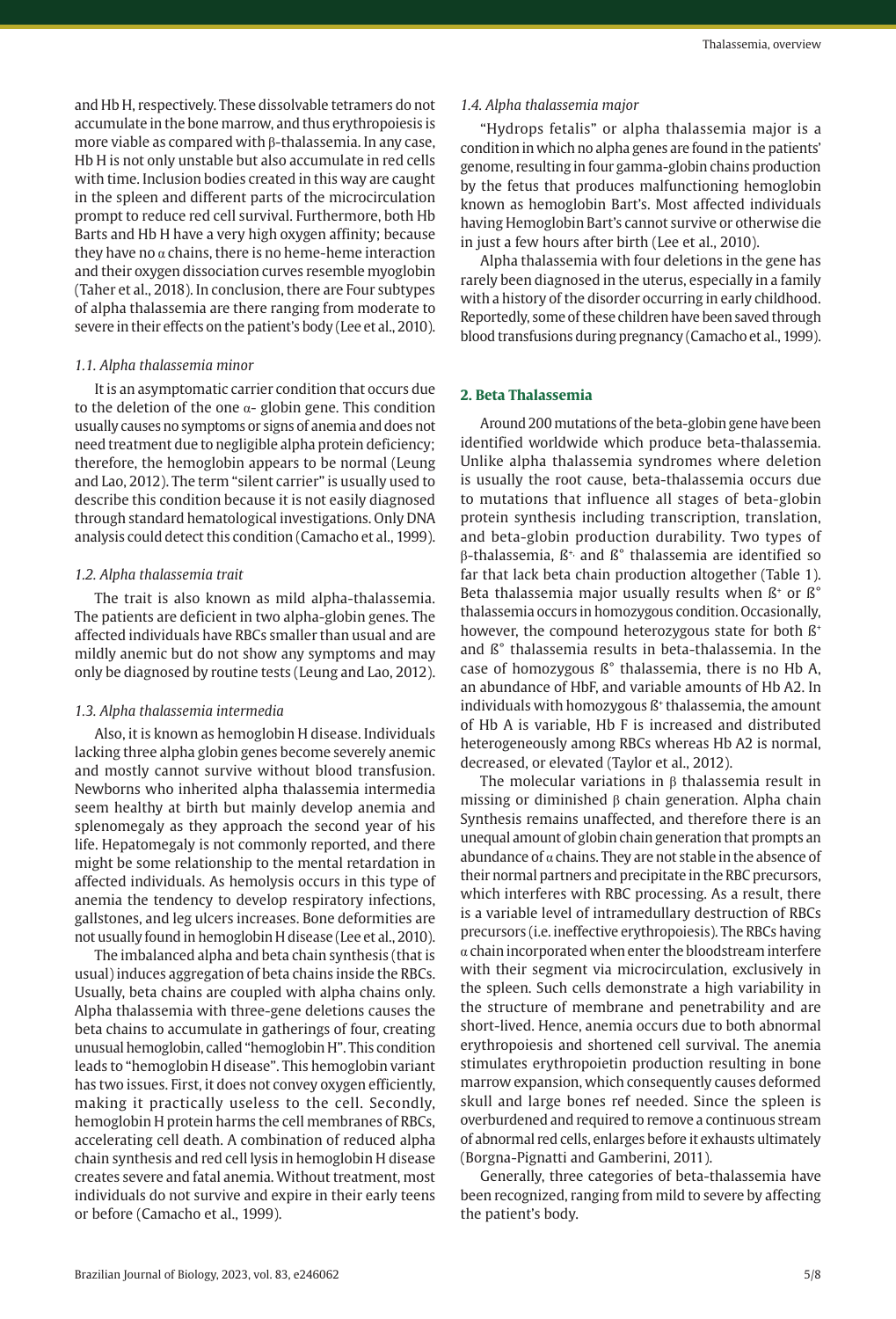## *2.1. Beta thalassemia minor*

Also known as thalassemia trait due to one of malfunctioning beta-globin genes, but this generally causes no significant problem in the proper functioning of hemoglobin protein (Hay and Weatherall, 2017). When there is an excess of alpha chains, the mechanism that switches off gamma chain expression does not work effectively, thus the levels of Hb F remain somewhat elevated in these patients. The alpha chains consolidate with the accessible beta chains bringing about diminished levels of hemoglobin rest of the surplus alpha chains empower the over-production of delta chains (Jha and Jha, 2014) Affected individuals have a 1:1 chance to pass the thalassemia minor trait to their child (Memon, et al., 2017).

### *2.2. Beta thalassemia intermedia*

A condition where the absence of beta polypeptide in the hemoglobin is sufficient to bring about more extreme anemia and serious medical issues, including shortness of breath, bone disfigurements, mild jaundice, and an enlarged spleen. The condition is characterized by having two abnormal genes in affected individuals while still producing some beta-globin. Depending on the level and functional competence of beta-Globin is a broad range in the clinical severity of this disease (Hay and Weatherall, 2017).

#### *2.3. Beta thalassemia major*

It is also known as "Cooley's anemia" and is the most severe form of beta-thalassemia with absent beta-globin synthesis thus preventing the production of significant amounts of Hb A. The severe irregularity of globin chain synthesis (alpha >> beta) brings about extreme microcytic hypochromic anemia. Within the RBCs surplus unpaired alpha-globin chains precipitate, this harms the plasma membranes of RBCs and brings about intravascular hemolysis. Besides, premature death/apoptosis/lysis/ necrosis of erythroid precursors reduces the number of RBCs even further. The severe anemia results in hypoxia and the resulting EPO causes hyperplasia in the bone marrow and will lead to extramedullary hematopoiesis (Cunningham, 2010).

During childbirth, the infant with thalassemia major appears to be healthy. This is because there is a predominance of fetal hemoglobin (Hb F) during gestation. which lacks any beta chains. Anemia starts to appear a few months after birth, as the infant switches over from gamma to beta globulin. The infant's growth retards and often has issues (due to poor oxygen absorbance in the body with significant anemia), episodes of fever to which the severe sickliness inclines the small stature, slow bowel movement, and other intestinal issues. If untreated, it will cause the enlargement of organs like the spleen, liver, and heart, and bones to become weak and brittle. The condition results in death before age twenty (Hay and Weatherall, 2017).

Regular blood transfusions and extensive continuous therapeutic care are required throughout life in this type of anemia. After some time, these successive transfusions prompt iron overload in the body. Without treatment, this overabundant iron will be stored in the liver, heart, spleen, and other organs and could prompt a sudden death due to major systemic failure (Cunningham, 2010).

Silent carriers of Alpha thalassemia lack signs or side effects of the disorder. Individuals affected by alpha or beta thalassemia disorders might have a slight iron deficiency. It might be an indication. Side effects might be more adverse in the expecting women, or the people with anxiety, or malnourished. Evidence may include fatigue. This might be the main side effect that a person with beta-thalassemia minor shows. Exhaustion is created by the diminished oxygen-conveying limit of the RBCs, bringing about reduced oxygenation for cells and tissues and causing pale skin tone due to insufficient oxygen in the blood (Bhatia et al., 2014).

Over the past three decades, regular blood transfusions have dramatically eliminated the complicity of thalassemia and bone marrow transplantation, enhanced the quality of life-permitting normal development throughout childhood and extended life span. But, transfusion results in a complication due to iron overload (Haidar et al., 2011).

Regular blood transfusion leads to iron overload-related complications including hormonal complications such as growth retardation, sexual immaturity, diabetes mellitus, and insufficiency of the parathyroid, thyroid, pituitary, adrenal glands, dilated myocardiopathy, liver fibrosis, and cirrhosis (Behera et al., 2014; Mokhtar et al., 2013; Goulas et al., 2012; Borgna-Pignatti and Gamberini, 2011).

In non-transfused thalassemic patients, the spleen, liver, heart, and bone marrow become significantly enlarged was stated before. Expansion of marrow cavities and thinning of cortices produce a variety of bone abnormalities in patients who are not optimally transfused (Bhatia et al., 2014). The result of bone biopsies from non-transfused thalassemic patients shows osteoporosis with increased bone resorption, decreased mineralization, and fewer bone-forming sites (Behera et al., 2014).

Over the past few decades, there has been a tremendous advancement in the field of clinical and genetics research. Many countries have nearly wiped out the disease by making better decisions like mass testing for hemoglobinopathies before marriage or childbirth. Thalassemia is now being considered to be treated beyond bone marrow transplantation which has always been the last hope to survive for a thalassemia patient. Today, allogeneic hematopoietic stem cell transplant (HSCT) from human leukocyte antigen (HLA)‐matched sibling or other donors is the only treatment for thalassemia patients with > 90% transfusion independent survival rate in the patients transplanted with sibling matched donors. However, the treatment is possible in the individuals at a very young age. The disease-free survival rate depends upon the factors like HLA- matching, age and iron overloading etc. (Soni, 2020). Scientists have developed better tools to treat genetic disorders like stem cell technology and gene therapy to avoid tissue rejection in recipients. The therapy adds a corrective gene whose product combines with  $\alpha$ -globin to produce functional hemoglobin, thereby reversing the ineffective red blood cell production seen in β-thalassemia. However, the technique is much costly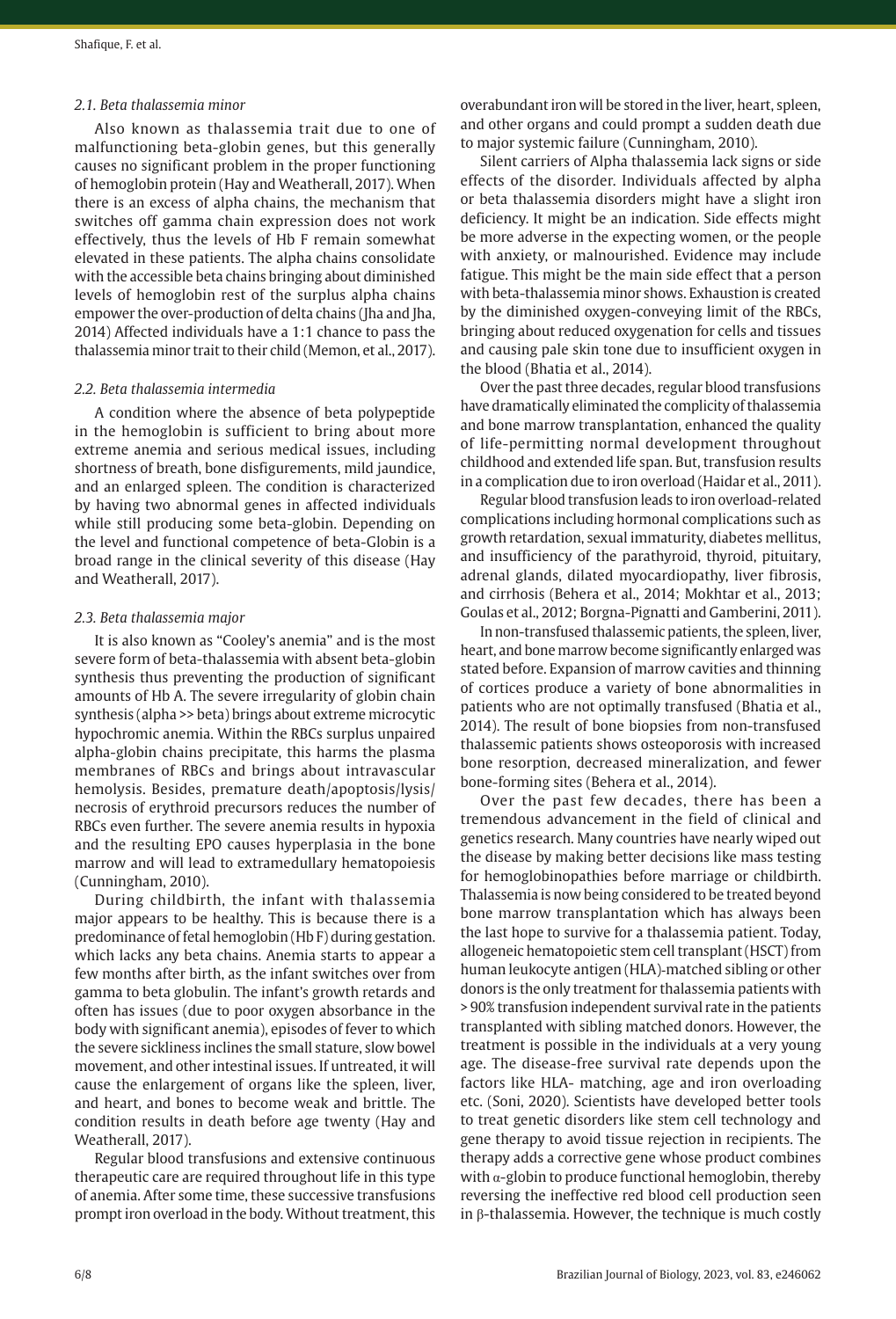$\sim$  \$1.6 billion) which could not be easy to afford by the patient's family or the healthcare providers (Harrison, 2019).

A novel CRISPR technology to edit faulty genes is a new game changer that showed promising results in disease models that made it a new hope to the diseased. The CRISPR (Clustered Regularly Interspaced Short Palindromic Repeats) along with the CRISPR- associated system, Cas (known as Crispr-Cas) is a powerful gene editing tool which has revolutionized the field of molecular biology in terms of gene therapies to treat hereditary genetic disorders (Lino et al., 2018). CRISPR Cas system enables programmable targeting of single base insertion or deletion (Indels) at a particular site of the genomic DNA. Frangoul et al. (2021) has successfully used the Crispr tool to edit the hematopoietic stem cells in order to downregulate the B globin gene to reduce the faulty beta globin chains and enhance the reactivation of fetal hemoglobin (G globin protein) to overcome the anemia eventually reducing the blood dependency in the thalassemia patients. The patients under trial were transplanted with these edited stem cells. The trial had shown promising results and no discrepancy has been reported so far.

## **Acknowledgements**

We thank all our colleagues at the University of Sheffield, United Kingdom, King Abdulaziz University Jeddah Saudi Arabia, Women University of Azad Kashmir, Bagh Pakistan and University of Azad Jammu and Kashmir Muzaffarabad, Pakistan.

### **References**

- ALI, A.H.A.E., 2018. *Normal reference values of some hematological parameters among adult sudanese people in elmatama locality.* Republic of Sudan: Shendi University. Doctoral Dissertation in Haematology.
- BEHERA, S., DIXIT, S., BULLIYYA, G. and KAR, S.K., 2014. Fat-soluble antioxidant vitamins, iron overload and chronic malnutrition in β-thalassemia major. *Indian Journal of Pediatrics*, vol. 81, no. 3, pp. 270-274. [http://dx.doi.org/10.1007/s12098-013-1162-0](https://doi.org/10.1007/s12098-013-1162-0). [PMid:24062266.](https://www.ncbi.nlm.nih.gov/entrez/query.fcgi?cmd=Retrieve&db=PubMed&list_uids=24062266&dopt=Abstract)
- BHATIA, M., JIN, Z., BAKER, C., GEYER, M.B., RADHAKRISHNAN, K., MORRIS, E., SATWANI, P., GEORGE, D., GARVIN, J., DEL TORO, G., ZUCKERMAN, W., LEE, M.T., LICURSI, M., HAWKS, R., SMILOW, E., BAXTER-LOWE, L.A., SCHWARTZ, J. and CAIRO, M.S., 2014. Reduced toxicity, myeloablative conditioning with BU, fludarabine, alemtuzumab and SCT from sibling donors in children with sickle cell disease. *Bone Marrow Transplantation*, vol. 49, no. 7, pp. 913-920. [http://dx.doi.org/10.1038/bmt.2014.84](https://doi.org/10.1038/bmt.2014.84). [PMid:24797180.](https://www.ncbi.nlm.nih.gov/entrez/query.fcgi?cmd=Retrieve&db=PubMed&list_uids=24797180&dopt=Abstract)
- BIAGIOLI, M., PINTO, M., CESSELLI, D., ZANINELLO, M., LAZAREVIC, D., RONCAGLIA, P., SIMONE, R., VLACHOULI, C., PLESSY, C., BERTIN, N., BELTRAMI, A., KOBAYASHI, K., GALLO, V., SANTORO, C., FERRER, I., RIVELLA, S., BELTRAMI, C.A., CARNINCI, P., RAVIOLA, E. and GUSTINCICH, S., 2009. Unexpected expression of  $\alpha$ -and β-globin in mesencephalic dopaminergic neurons and glial cells. *Proceedings of the National Academy of Sciences of the United States of America*, vol. 106, no. 36, pp. 15454-15459. [http://dx.doi.org/10.1073/pnas.0813216106](https://doi.org/10.1073/pnas.0813216106). [PMid:19717439.](https://www.ncbi.nlm.nih.gov/entrez/query.fcgi?cmd=Retrieve&db=PubMed&list_uids=19717439&dopt=Abstract)
- BORGNA-PIGNATTI, C. and GAMBERINI, M.R., 2011. Complications of thalassemia major and their treatment. *Expert Review of Hematology*, vol. 4, no. 3, pp. 353-366. [http://dx.doi.org/10.1586/](https://doi.org/10.1586/ehm.11.29) [ehm.11.29.](https://doi.org/10.1586/ehm.11.29) [PMid:21668399.](https://www.ncbi.nlm.nih.gov/entrez/query.fcgi?cmd=Retrieve&db=PubMed&list_uids=21668399&dopt=Abstract)
- BURMESTER, T. and HANKELN, T., 2014. Function and evolution of vertebrate globins. *Acta Physiologica (Oxford, England)*, vol. 211, no. 3, pp. 501-514. [http://dx.doi.org/10.1111/apha.12312](https://doi.org/10.1111/apha.12312). [PMid:24811692.](https://www.ncbi.nlm.nih.gov/entrez/query.fcgi?cmd=Retrieve&db=PubMed&list_uids=24811692&dopt=Abstract)
- CAMACHO, L.H., WILAIRATANA, P., WEISS, G., MERCADER, M.A., BRITTENHAM, G.M., LOOAREESUWAN, S. and GORDEUK, V.R., 1999. The eosinophilic response and haematological recovery after treatment for Plasmodium falciparum malaria. *Tropical Medicine & International Health*, vol. 4, no. 7, pp. 471-475. [http://](https://doi.org/10.1046/j.1365-3156.1999.00426.x) [dx.doi.org/10.1046/j.1365-3156.1999.00426.x](https://doi.org/10.1046/j.1365-3156.1999.00426.x). [PMid:10470337.](https://www.ncbi.nlm.nih.gov/entrez/query.fcgi?cmd=Retrieve&db=PubMed&list_uids=10470337&dopt=Abstract)
- CAPPELLINI, M.D., COHEN, A., PORTER, J., TAHER, A. and VIPRAKASIT, V., 2014. *Guidelines for the management of transfusion dependent thalassaemia (TDT).* Nicosia, Cyprus: Thalassaemia International Federation, pp. 148-149.
- CUNNINGHAM, M.J., 2010. Update on thalassemia: clinical care and complications. *Hematology/Oncology Clinics of North America*, vol. 24, no. 1, pp. 215-227. [http://dx.doi.org/10.1016/j.](https://doi.org/10.1016/j.hoc.2009.11.006) [hoc.2009.11.006](https://doi.org/10.1016/j.hoc.2009.11.006). [PMid:20113904.](https://www.ncbi.nlm.nih.gov/entrez/query.fcgi?cmd=Retrieve&db=PubMed&list_uids=20113904&dopt=Abstract)
- DE SANCTIS, V., KATTAMIS, C., CANATAN, D., SOLIMAN, A.T., ELSEDFY, H., KARIMI, M., DAAR, S., WALI, Y., YASSIN, M., SOLIMAN, N., SOBTI, P., AL JAOUNI, S., EL KHOLY, M., FISCINA, B. and ANGASTINIOTIS, M., 2017. β-thalassemia distribution in the old world: an ancient disease seen from a historical standpoint. *Mediterranean Journal of Hematology and Infectious Diseases*, vol. 9, no. 1, pp. e2017018. [http://dx.doi.org/10.4084/](https://doi.org/10.4084/mjhid.2017.018) [mjhid.2017.018.](https://doi.org/10.4084/mjhid.2017.018) [PMid:28293406.](https://www.ncbi.nlm.nih.gov/entrez/query.fcgi?cmd=Retrieve&db=PubMed&list_uids=28293406&dopt=Abstract)
- FIGUEIREDO, M.S., 2015. The importance of hemoglobin A2 determination. *Revista Brasileira de Hematologia e Hemoterapia*, vol. 37, no. 5, pp. 287-289. [http://dx.doi.org/10.1016/j.](https://doi.org/10.1016/j.bjhh.2015.06.002) [bjhh.2015.06.002](https://doi.org/10.1016/j.bjhh.2015.06.002). [PMid:26408359.](https://www.ncbi.nlm.nih.gov/entrez/query.fcgi?cmd=Retrieve&db=PubMed&list_uids=26408359&dopt=Abstract)
- FRANGOUL, H., ALTSHULER, D., CAPPELLINI, M.D., CHEN, Y.S., DOMM, J., EUSTACE, B.K., FOELL, J., DE LA FUENTE, J., GRUPP, S., HANDGRETINGER, R., HO, T.W., KATTAMIS, A., KERNYTSKY, A., LEKSTROM-HIMES, J., LI, A.M., LOCATELLI, F., MAPARA, M.Y., DE MONTALEMBERT, M., RONDELLI, D., SHARMA, A., SHETH, S., SONI, S., STEINBERG, M.H., WALL, D., YEN, A. and CORBACIOGLU, S., 2021. CRISPR-Cas9 gene editing for sickle cell disease and β-thalassemia. *The New England Journal of Medicine*, vol. 384, no. 3, pp. 252-260. [http://dx.doi.org/10.1056/NEJMoa2031054](https://doi.org/10.1056/NEJMoa2031054). [PMid:33283989.](https://www.ncbi.nlm.nih.gov/entrez/query.fcgi?cmd=Retrieve&db=PubMed&list_uids=33283989&dopt=Abstract)
- GIARDINE, B., BORG, J., VIENNAS, E., PAVLIDIS, C., MORADKHANI, K., JOLY, P., BARTSAKOULIA, M., RIEMER, C., MILLER, W., TZIMAS, G., WAJCMAN, H., HARDISON, R.C. and PATRINOS, G.P., 2014. Updates of the HbVar database of human hemoglobin variants and thalassemia mutations. *Nucleic Acids Research*, vol. 42, no. Database issue, pp. D1063-D1069. [http://dx.doi.org/10.1093/](https://doi.org/10.1093/nar/gkt911) [nar/gkt911.](https://doi.org/10.1093/nar/gkt911) [PMid:24137000.](https://www.ncbi.nlm.nih.gov/entrez/query.fcgi?cmd=Retrieve&db=PubMed&list_uids=24137000&dopt=Abstract)
- GOULAS, V., KOURAKLI-SYMEONIDIS, A. and CAMOUTSIS, C., 2012. Comparative effects of three iron chelation therapies on the quality of life of greek patients with homozygous transfusion-dependent Beta-thalassemia. *International Scholarly Research Notices*, vol. 2012, pp. 139862. http://dx.doi. org/10.5402/2012/139862[. PMid:23316378.](https://www.ncbi.nlm.nih.gov/entrez/query.fcgi?cmd=Retrieve&db=PubMed&list_uids=23316378&dopt=Abstract)
- HAIDAR, R., MUSALLAM, K.M. and TAHER, A.T., 2011. Bone disease and skeletal complications in patients with β thalassemia major. *Bone*, vol. 48, no. 3, pp. 425-432. [http://dx.doi.org/10.1016/j.](https://doi.org/10.1016/j.bone.2010.10.173) [bone.2010.10.173](https://doi.org/10.1016/j.bone.2010.10.173)[. PMid:21035575.](https://www.ncbi.nlm.nih.gov/entrez/query.fcgi?cmd=Retrieve&db=PubMed&list_uids=21035575&dopt=Abstract)
- HALEY, K., 2017. Congenital hemolytic anemia. *Medicina Clínica*, vol. 101, no. 2, pp. 361-374. http://dx.doi.org/10.1016/j. mcna.2016.09.008. [PMid:28189176.](https://www.ncbi.nlm.nih.gov/entrez/query.fcgi?cmd=Retrieve&db=PubMed&list_uids=28189176&dopt=Abstract)